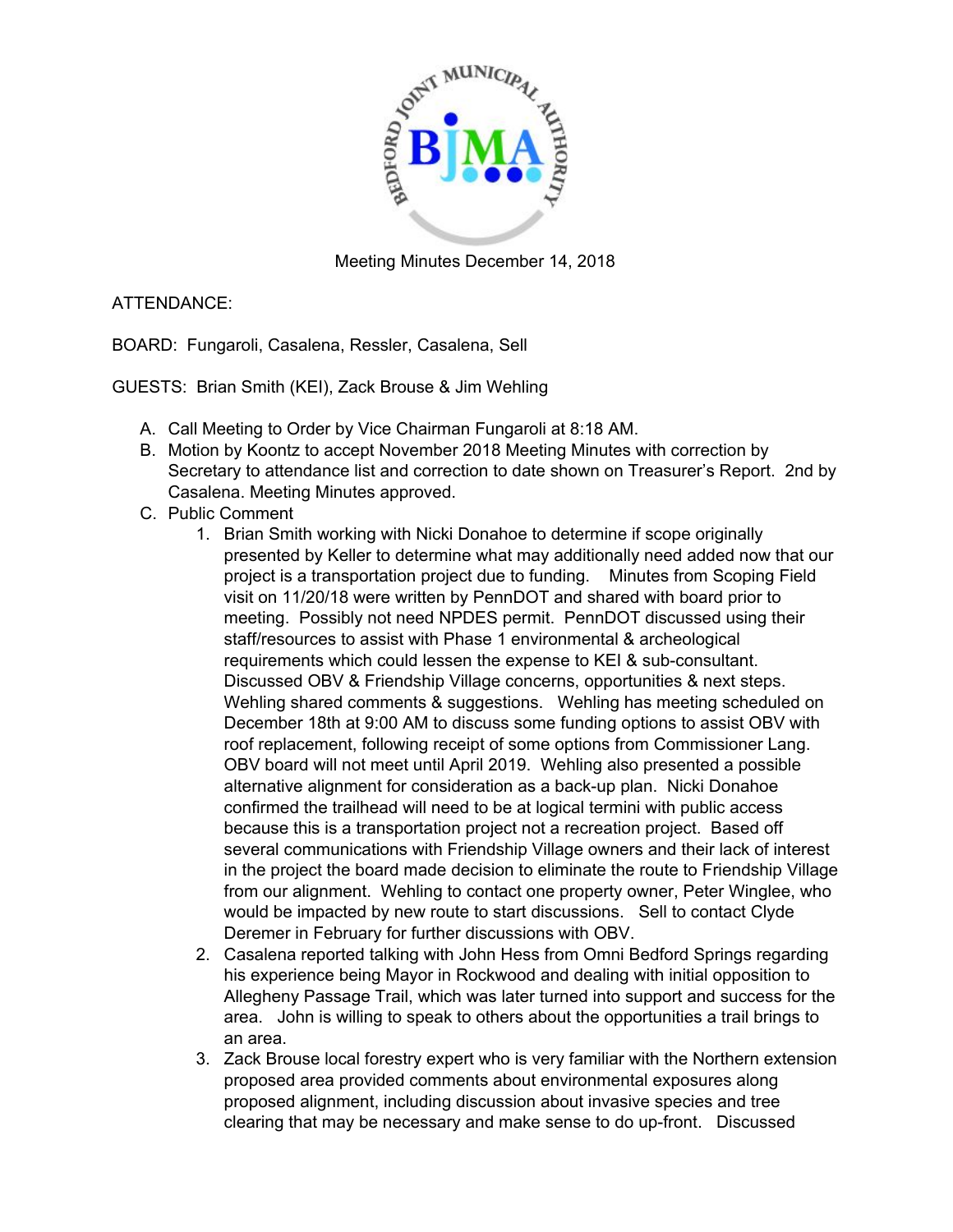possibly having Zack do assessment and give proposal for Southern end tree removal; agreed to continue discussions with Zack to assist with project on the Northern phase. We are fortunate to have someone with his expertise and familiarity with the proposed area.

- D. Old Business
	- 1. Horse Use Agreement with Omni Bedford Springs no further update.
	- 2. Update on Easements for Northern Trail Extension Wehling reported Snyder has started the easements are in the works for Mearkle and Price.
	- 3. PennDOT Project Scoping Field View Meeting took place 11/20/18. Minutes furnished to board.
- E. New Business
	- 1. Website / Social Media Updates Fungaroli reported on conversation with Charlie McLanahan and Keith Landis. Working on pricing to finalize. Keith agreed to continue donating his time to do website updates. Discussed need to finalize trail name and logo before proceeding. Fungaroli to further info to board so a decision can be made in January. Photos will be best in better weather when can best show-off trail.
	- 2. Max Schaale Eagle Scout Project Ressler reported contact from individual wanting to add Fitness area / components to new Northern Extension of trail. Casalena will contact Schaale family to discuss our timing on Northern Extension and opportunity for possibly something on Southern section.
	- 3. Wehling discussed possibility of a canoe/kayak launch.
- F. Reports of Officers
	- Chairman -
	- Vice Chairman Expressed appreciation for enthusiasm and optimism of board. Also reported Dave Heller has not heard about OBV board status.
	- Secretary 2019 Meeting Schedule proposed and will advertise as required in the Bedford Gazette. Ressler to thank Mark Thomas for the continued use of their conference room space for our meetings.
	- Treasurer See attached Treasurer's Report. Motion by Casalena to accept Treasurer's Report and pay bills as presented. Brad to prepare budget for January meeting.
	- Secretary-Treasurer Will reach out to Schaale to discuss Eagle Scout Project fitness equipment ideas.

Motion to adjourn by Ressler at 10:00 AM. 2nd by Fungaroli. Meeting adjourned. Next Meeting will be January 11th, 2018 @ 8:15 AM